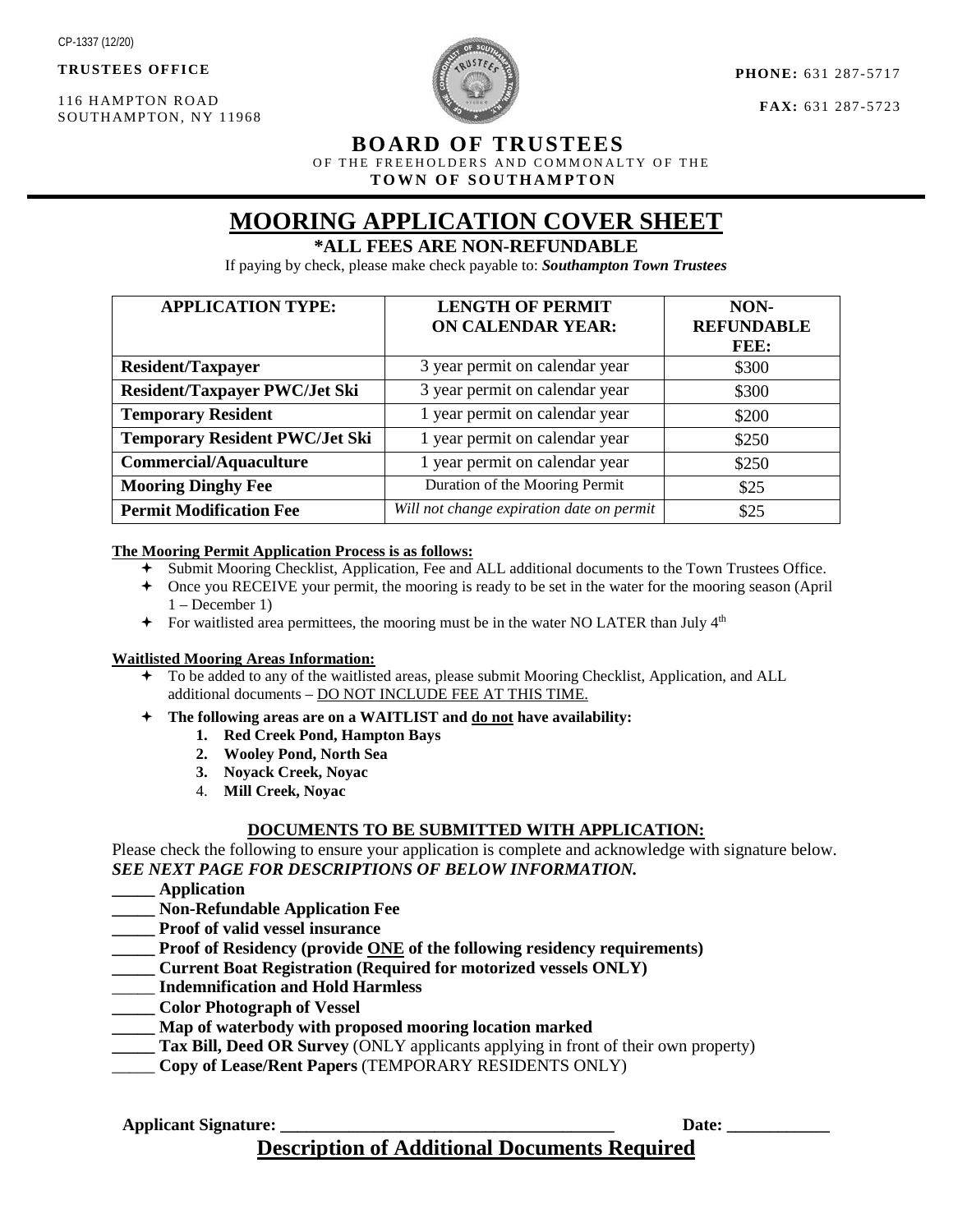**TRUSTEES OFFICE**

116 HAMPTON ROAD SOUTHAMPTON, NY 11968



**FAX:** 631 287-5723

### **BOARD OF TRUSTEES**

OF THE FREEHOLDERS AND COMMONALTY OF THE

 **TOWN OF SOUTHAMPTON**

*The Southampton Town Trustees office will NOT accept any incomplete applications.*

- **1. Application**
- **2. Non-Refundable Application Fee**
- **3. Proof of valid vessel insurance with declarations page showing amount of coverage and fuel spill coverage**
	- **a.** Licensee agrees to maintain in full force and effect during the Term and thereafter so long as Licensee is in occupancy of any part of the Premises, with a reputable insurance company qualified to do business in the State (a) customary "all risk" hull insurance to insure the full declared value of the Vessel and related equipment from damage or theft for the full insurable amount thereof, such insurance to include wreck removal coverage, and (b) public liability insurance of not less than \$500,000 per occurrence or in the aggregate.
	- **b.** Licensee shall cause Licensor to be named an additional insured and as a certificate holder entitled to notice under such insurance policies. Licensor should be stated as follows:

*Southampton Town Trustees 116 Hampton Road Southampton, NY 11968*

### **4. Proof of Residency (provide ONE of the following residency requirements)**

- *a.* Driver's license with a Town of Southampton Street Address
- *b.* A current tax bill with the applicant's name listed in the owner's box
	- *i. If the tax bill is in a corporation or LLC, please supply Articles of Incorporation or LLC documentation*
	- *ii. If the tax bill is in your spouse's name, please include a copy of your marriage certificate*
- *c.* Three (3) utility bills service to a street address in the township
	- *i. One current, one from six months ago, and one from a year ago*

### **5. Current Boat Registration (Required for motorized vessels ONLY)**

- *a.* Name on the boat registration must match proof of residency, insurance and indemnification and hold harmless
- *b.* Boats without a registration such as a sailboat or a rowboat does require a Sail Number or a Hull ID

### **6. Indemnification and Hold Harmless**

- *a.* Must be notarized
- *b.* Please put your primary residence address
- **7. Color Photograph of Vessel**
- **8. Map of waterbody with proposed mooring location marked with an X**
- **9. Property Tax Bill, Deed, OR survey of property**
	- a. ONLY if you are applying for a mooring facing your property
- **10. Copy of Lease/Rent Papers** (TEMPORARY RESIDENTS ONLY)

### **MOORING WATERBODIES**

*\*Any maximum boat length left blank will depend on the water depth in that waterbody\**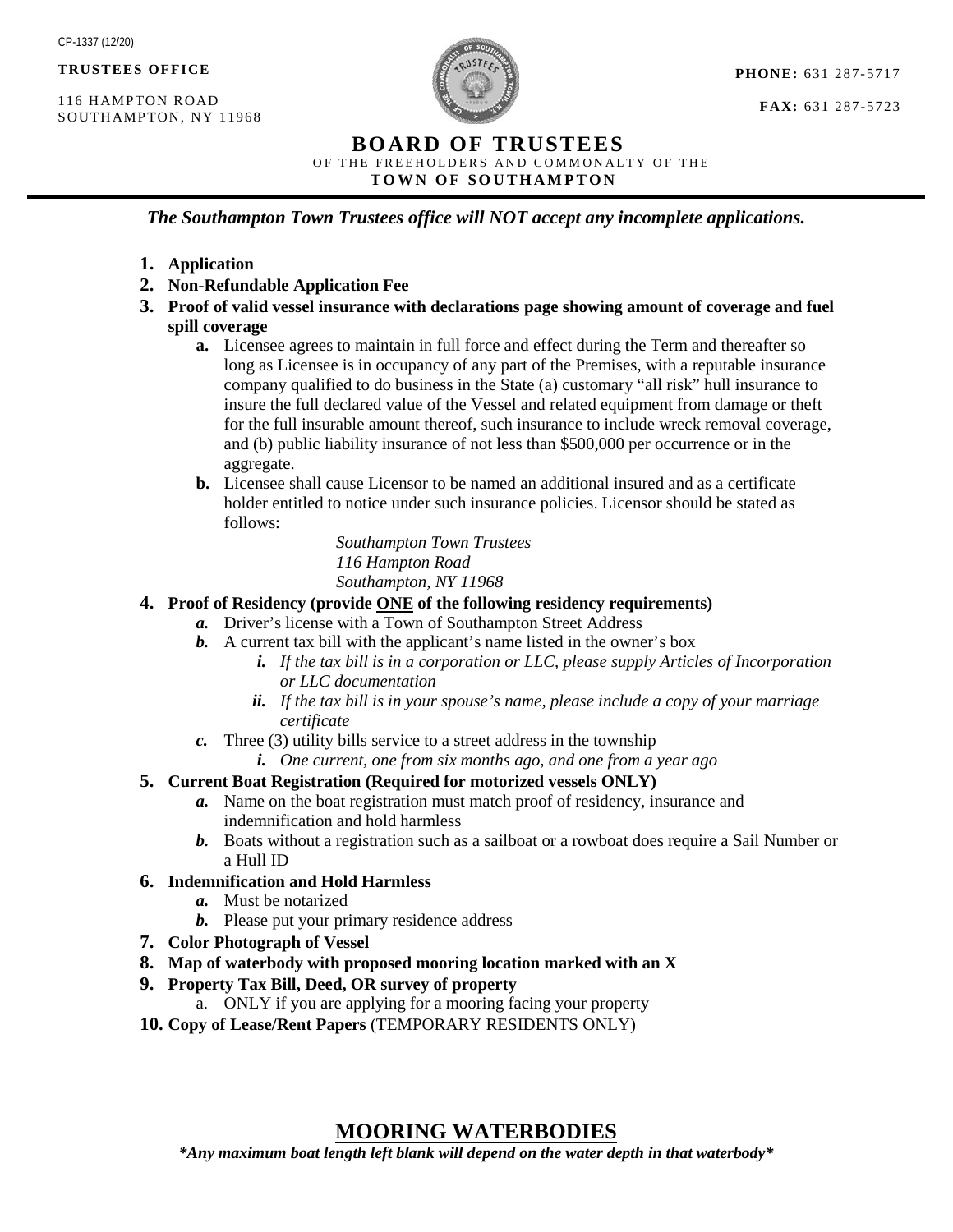**TRUSTEES OFFICE**

116 HAMPTON ROAD SOUTHAMPTON, NY 11968



**PHONE:** 631 287-5717

**FAX:** 631 287-5723

# **BOARD OF TRUSTEES** OF THE FREEHOLDERS AND COMMONALTY OF THE

 **TOWN OF SOUTHAMPTON**

| Waterbody                    | <b>Hamlet Location</b>       | <b>Regular Mooring</b><br><b>Maximum Boat</b><br>Length | Commercial/<br><b>Aquaculture Mooring</b><br><b>Maximum Boat</b><br>Length |
|------------------------------|------------------------------|---------------------------------------------------------|----------------------------------------------------------------------------|
| <b>Beaverdam Creek</b>       | Westhampton                  |                                                         | 40'                                                                        |
| <b>Bullhead Bay</b>          |                              | $\overline{26}$                                         | $\overline{40}$                                                            |
| Cold Spring Pond             | Tuckahoe                     | 26'                                                     | 40'                                                                        |
| Davis Creek                  | North Sea                    | 26'                                                     | $\overline{40}$                                                            |
| Far Pond                     | <b>Shinnecock Hills</b>      |                                                         | $\overline{40}$                                                            |
| Fresh Pond                   | North Sea                    | 26'                                                     | 40'                                                                        |
| <b>Genets</b> Creek          | Village of North Haven       | 26'                                                     | 40'                                                                        |
| <b>Hayground Cove</b>        | Water Mill                   | $\overline{\phantom{a}}$                                | 40'                                                                        |
| <b>Heady Creek</b>           | Village of Southampton       |                                                         | 40'                                                                        |
| Ligonee Creek                | Village of Sag Harbor        | $\overline{26}$                                         | 40'                                                                        |
| Mecox Bay                    |                              | $\overline{\phantom{a}}$                                | 40'                                                                        |
| Middle Pond                  | <b>Shinnecock Hills</b>      | $\overline{\phantom{a}}$                                | 40'                                                                        |
| Mill Creek                   | Water Mill                   | $\overline{a}$                                          | 40'                                                                        |
| Moneybogue Bay               | Village of Westhampton Beach | $\overline{\phantom{a}}$                                | 40'                                                                        |
| Moriches Bay                 | Westhampton                  | $\overline{\phantom{0}}$                                | 40'                                                                        |
| <b>Morris Cove</b>           | Village of Sag Harbor        | 26'                                                     | 40'                                                                        |
| North Sea Harbor             | North Sea                    | 26'                                                     | 40'                                                                        |
| Old Fort Pond                | <b>Shinnecock Hills</b>      | $\overline{a}$                                          | 40'                                                                        |
| Penniman Creek               | Village of Quogue            |                                                         | 40'                                                                        |
| <b>Quantuck Bay</b>          |                              |                                                         | 40'                                                                        |
| Reeves Bay                   | Flanders                     | $\overline{26}$                                         | $\overline{40}$                                                            |
| Sag Harbor Cove              | Sag Harbor                   | 26'                                                     | 40'                                                                        |
| <b>Scallop Pond</b>          | North Sea                    | $\overline{26}$                                         | $\overline{40}$                                                            |
| <b>Seatuck Creek</b>         | Eastport                     |                                                         | 40'                                                                        |
| Sebonac Creek                | North Sea                    | 26'                                                     | 40'                                                                        |
| <b>Shinnecock Bay East</b>   |                              | $\overline{\phantom{a}}$                                | 40'                                                                        |
| Shinnecock Bay West          |                              | $\overline{\phantom{a}}$                                | 40'                                                                        |
| <b>Staff Paynes Creek</b>    | Noyac                        | 26'                                                     | 40'                                                                        |
| Taylor Creek                 | Village of Southampton       | $\overline{a}$                                          | 40'                                                                        |
| <b>Tiana Bay</b>             |                              | $\overline{\phantom{a}}$                                | 40'                                                                        |
| <b>Upper Sag Harbor Cove</b> | Village of Sag Harbor        | 26'                                                     | 40'                                                                        |
| <b>Weesuck Creek</b>         | East Quogue                  | $\overline{\phantom{a}}$                                | 40'                                                                        |

### **WAITLISTED AREAS**

| Waterbody          | <b>Hamlet Location</b> | <b>Regular Mooring</b><br><b>Maximum Boat</b><br>Length | Commercial/<br><b>Aquaculture Mooring</b><br><b>Maximum Boat</b><br>Length |
|--------------------|------------------------|---------------------------------------------------------|----------------------------------------------------------------------------|
| Mill Creek         | Novac                  | $26^{\circ}$                                            | 40'                                                                        |
| Noyack Creek       | <b>Novac</b>           | $26^{\circ}$                                            | $40^{\circ}$                                                               |
| Red Creek Pond     | <b>Hampton Bays</b>    | 26'                                                     | $40^{\circ}$                                                               |
| <b>Wooley Pond</b> | North Sea              | $26^{\circ}$                                            | $40^{\circ}$                                                               |

## **ANCHOR WEIGHT GUIDE**

*\*Please be advised the anchor weights below are just a suggestion, we advise you to consult with your local marina or marine specialist\**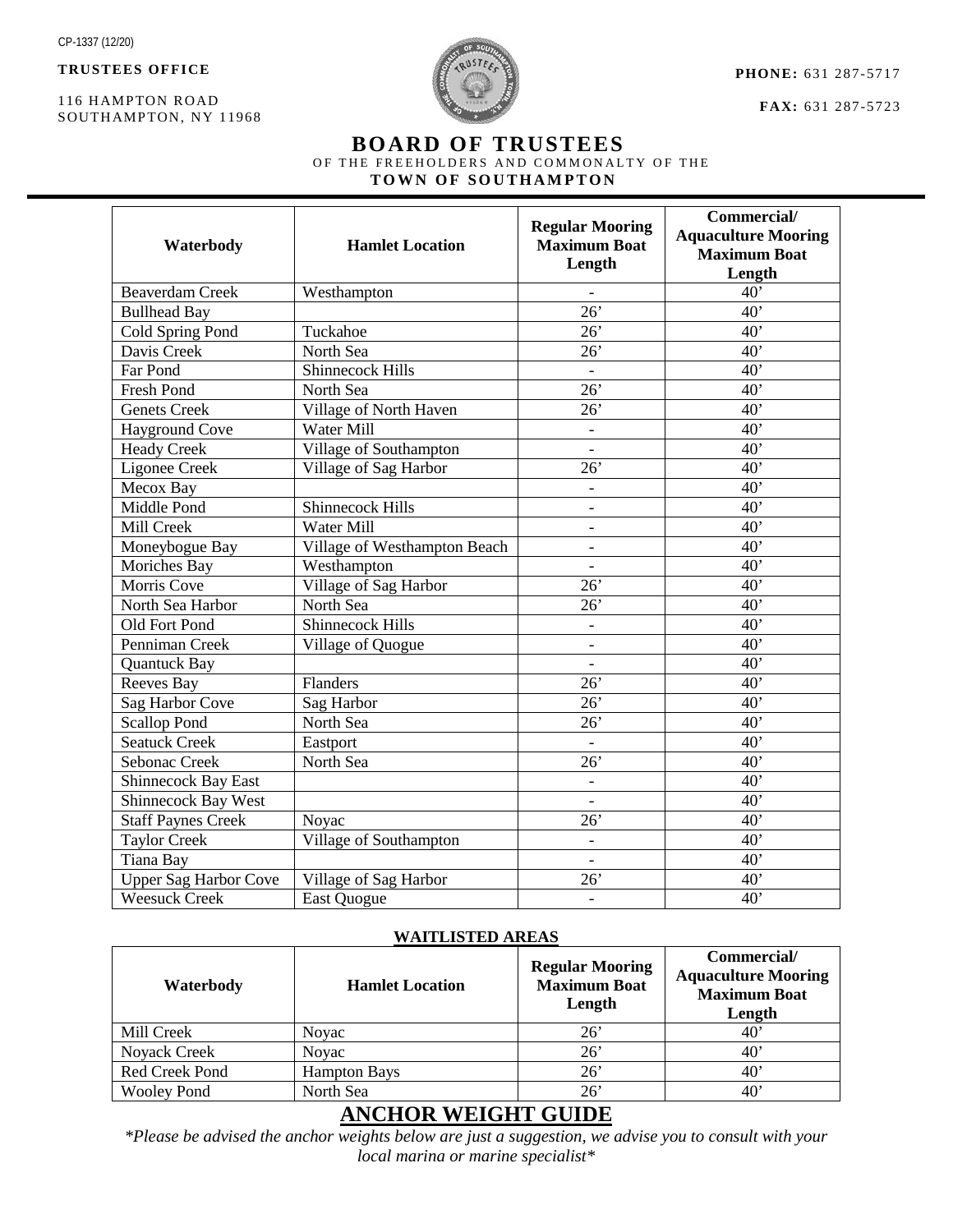**TRUSTEES OFFICE**

116 HAMPTON ROAD SOUTHAMPTON, NY 11968



**PHONE:** 631 287-5717

**FAX:** 631 287-5723

# **BOARD OF TRUSTEES** OF THE FREEHOLDERS AND COMMONALTY OF THE  **TOWN OF SOUTHAMPTON**

### **Boat Anchor Guide**

| Registered Vessel Length Ft. | <b>Anchor Weight Lbs.</b> | Chain | <b>Nylon Dacron Line</b> |
|------------------------------|---------------------------|-------|--------------------------|
| Up to $13$                   | 100                       | 3/8"  | 1/2                      |
| $14 - 20$                    | 150                       | 3/8"  | 5/8"                     |
| $20 - 23$                    | 200                       | 3/8"  | 5/8"                     |
| $23 - 26$                    | 250                       | 3/8"  | 5/8"                     |
| 27-30                        | 250                       | 3/8"  | $3/4$ "                  |
| $31 - 34$                    | 300                       | 3/8"  | 3/4                      |
| 35-37                        | 350                       | 3/8"  | $3/4$ "                  |
| $38-40$                      | 400                       | 3/8"  | $3/4$ "                  |

#### **Personal Watercraft/Jet Ski Anchor Guide**

| <b>Registered Vessel Length Ft.</b> | <b>Anchor Weight Lbs.</b> | Chain | <b>Nylon Dacron Line</b> |
|-------------------------------------|---------------------------|-------|--------------------------|
| PWC/Jet Ski & Float                 | 200                       | 3/8"  |                          |
| PWC/Jet Ski                         | .50                       | 3/8"  | l/3''                    |

- 1. All shackles and pins with stainless steel wire.
- 2. The effective length of each of the above pennant lines shall be two (2) times the distance from the bow chock to the water plus the distance from the bow chock to the mooring cleat, or shall be two (2) times the distance from the stem mooring ring to the water. All pennants shall be six (6) feet in length.
- 3. All anchor shackles, swivels and other hardware used in mooring hookups shall be of proportionate size to the chains used. A minimum of one (1) swivel shall be located between the bottom chain and top chain. Chains of one size throughout shall have a minimum of one (1) swivel located below the main buoy not more than halfway to the mushroom anchor. All chain and hardware must be of appropriate rated strength.
- 4. The length of the top chain shall be determined by the depth of the water in the assigned mooring area and the total scope shall be at least 40' or two and one-half  $(2-1/2)$  times the depth of the water at high tide as determined from local charts, whichever is greater.
- 5. All pennant lines shall be nylon, dacron, chain or stainless steel wire. All pennant lines running through a chock or any other object where chafing may occur shall have adequate chafe guards.
- 6. Moorings may be required to be installed under the supervision of the Trustees or their duly authorized agent and they may direct the placement of said mooring in the correct location.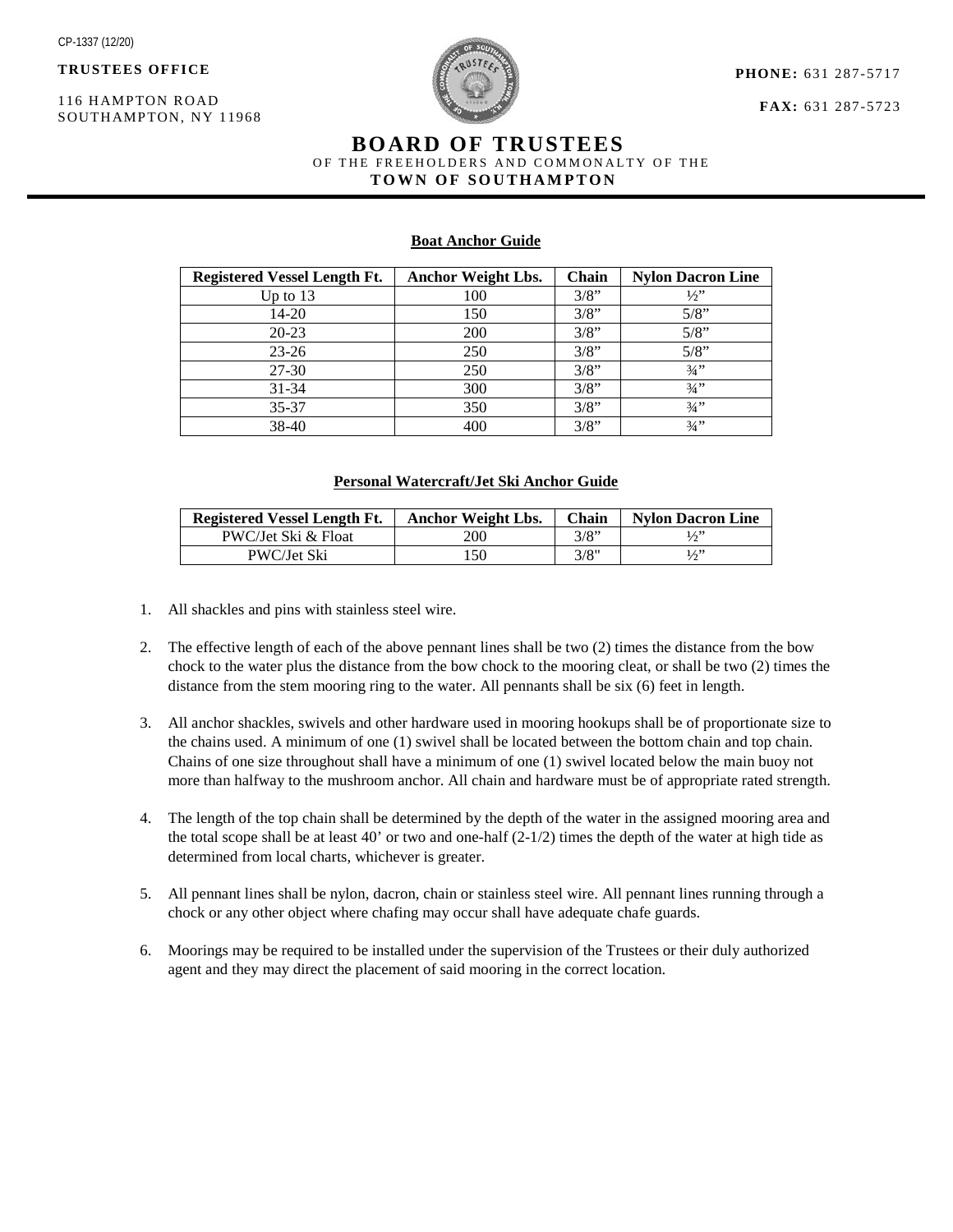**TRUSTEES OFFICE** 

116 HAMPTON ROAD SOUTHAMPTON, NY 11968

**PHONE:** 631 287-5717

**FAX:** 631 287-5723

OF THE FREEHOLDERS A ND COMMONALTY OF THE

**TOWN OF SOUTHAMPTON**

# **MOORING PERMIT APPLICATION** If paying by check, please make check payable to: *Southampton Town Trustees* **Type of Mooring (Please select one): RESIDENT/TAXPAYER PERMIT: (3 years)** Non-Refundable Fee: \$300 \_\_\_\_\_Anchor **\_\_\_\_\_**Wooden Stake (select areas only) **\_\_\_\_\_**Storm Anchor **RESIDENT/TAXPAYER PWC/JET SKI PERMIT: (3 years) Non-Refundable Fee: \$300** \_\_\_\_\_Anchor \_\_\_\_\_Wooden Stake (select areas only) **TEMPORARY RESIDENT PERMIT: (1 year)** Non-Refundable Fee: \$200 \_\_\_\_\_Anchor **\_\_\_\_\_**Wooden Stake (select areas only) **\_\_\_\_\_**Storm Anchor **TEMPORARY RESIDENT PWC/JET SKI PERMIT: (1 year) Non-Refundable Fee: \$250** \_\_\_\_\_Anchor \_\_\_\_\_Wooden Stake (select areas only) **COMMERCIAL/AQUACULTURE PERMIT: (1 years) Non-Refundable Fee: \$250** \_\_\_\_\_Anchor **\_\_\_\_\_**Storm Anchor **DINGHY PERMIT FEE:** Non-Refundable Fee: \$25  **\_\_\_\_\_**Addition of Dinghy Boat **PERMIT MODIFICATION FEE:** Non-Refundable Fee: \$25  **\_\_\_\_\_**Change of Boat **Applicant Information:** Name: E-mail: \_\_\_\_\_\_\_\_\_\_\_\_\_\_\_\_\_\_\_\_\_\_\_\_\_\_\_\_\_\_\_\_\_\_\_\_\_\_\_\_\_\_\_\_\_\_\_\_\_\_\_\_\_\_\_\_\_\_\_\_\_\_\_\_\_\_\_\_\_\_\_\_\_\_\_\_\_\_\_\_\_\_\_\_\_\_\_\_\_\_\_\_ Phone #:  $\qquad \qquad$  Alt. Phone #: Street Address: \_\_\_\_\_\_\_\_\_\_\_\_\_\_\_\_\_\_\_\_\_\_\_\_\_\_\_\_\_\_\_\_\_\_\_\_\_\_\_\_\_\_\_\_\_\_\_\_\_\_\_\_\_\_\_\_\_\_\_\_\_\_\_\_\_\_\_\_\_\_\_\_\_\_\_\_\_\_\_\_\_\_\_\_\_\_ \_\_\_\_\_\_\_\_\_\_\_\_\_\_\_\_\_\_\_\_\_\_\_\_\_\_\_\_\_\_\_\_\_\_\_\_\_\_\_\_\_\_\_\_\_\_\_\_\_\_\_\_\_\_\_\_\_\_\_\_\_\_\_\_\_\_\_\_\_\_\_\_\_\_\_\_\_\_\_\_\_\_\_\_\_\_\_\_\_\_\_\_\_\_\_\_\_\_\_ Mailing Address (if different than above): \_\_\_\_\_\_\_\_\_\_\_\_\_\_\_\_\_\_\_\_\_\_\_\_\_\_\_\_\_\_\_\_\_\_\_\_\_\_\_\_\_\_\_\_\_\_\_\_\_\_\_\_\_\_\_\_\_\_\_\_\_\_\_\_\_\_\_\_\_\_\_\_\_\_\_\_\_\_\_\_\_\_\_\_\_\_\_\_\_\_\_\_\_\_\_\_\_\_\_ **Vessel Information:** Water Body: \_\_\_\_\_\_\_\_\_\_\_\_\_\_\_\_\_\_\_\_\_\_\_\_\_\_\_\_\_\_\_\_ Hamlet Location: \_\_\_\_\_\_\_\_\_\_\_\_\_\_\_\_\_\_\_\_\_\_\_\_\_\_\_\_\_\_\_\_\_\_\_\_\_\_\_\_\_ Is this mooring located facing your waterfront property? \_\_\_\_YES \_\_\_\_ NO Make: \_\_\_\_\_\_\_\_\_\_\_\_\_\_\_\_\_\_\_\_\_\_\_\_\_\_ Model: \_\_\_\_\_\_\_\_\_\_\_\_\_\_\_\_\_\_\_\_\_\_\_\_\_\_ Name: \_\_\_\_\_\_\_\_\_\_\_\_\_\_\_\_\_\_\_\_\_\_\_\_\_\_\_\_ Length (SEE BOAT LENGTH LIMITS – ATTACHED): \_\_\_\_\_\_\_\_ Height (AT WATERLINE): \_\_\_\_\_\_\_ Year: \_\_\_\_\_\_\_\_\_\_\_\_\_\_\_\_\_\_\_\_ Registration  $\#$ :

The undersigned has read the Rules & Regulations of the Board of Trustees, Article V, Section 2 (Moorings), and is familiar with the same and agrees to fully comply with all the provisions thereof, and has signed the front hereof as part of this application.

**Applicant's Signature**: \_\_\_\_\_\_\_\_\_\_\_\_\_\_\_\_\_\_\_\_\_\_\_\_\_\_\_\_\_\_\_\_\_\_\_\_\_\_\_\_ **Date**: \_\_\_\_\_\_\_\_\_\_\_

**BOARD OF TRUSTEES**